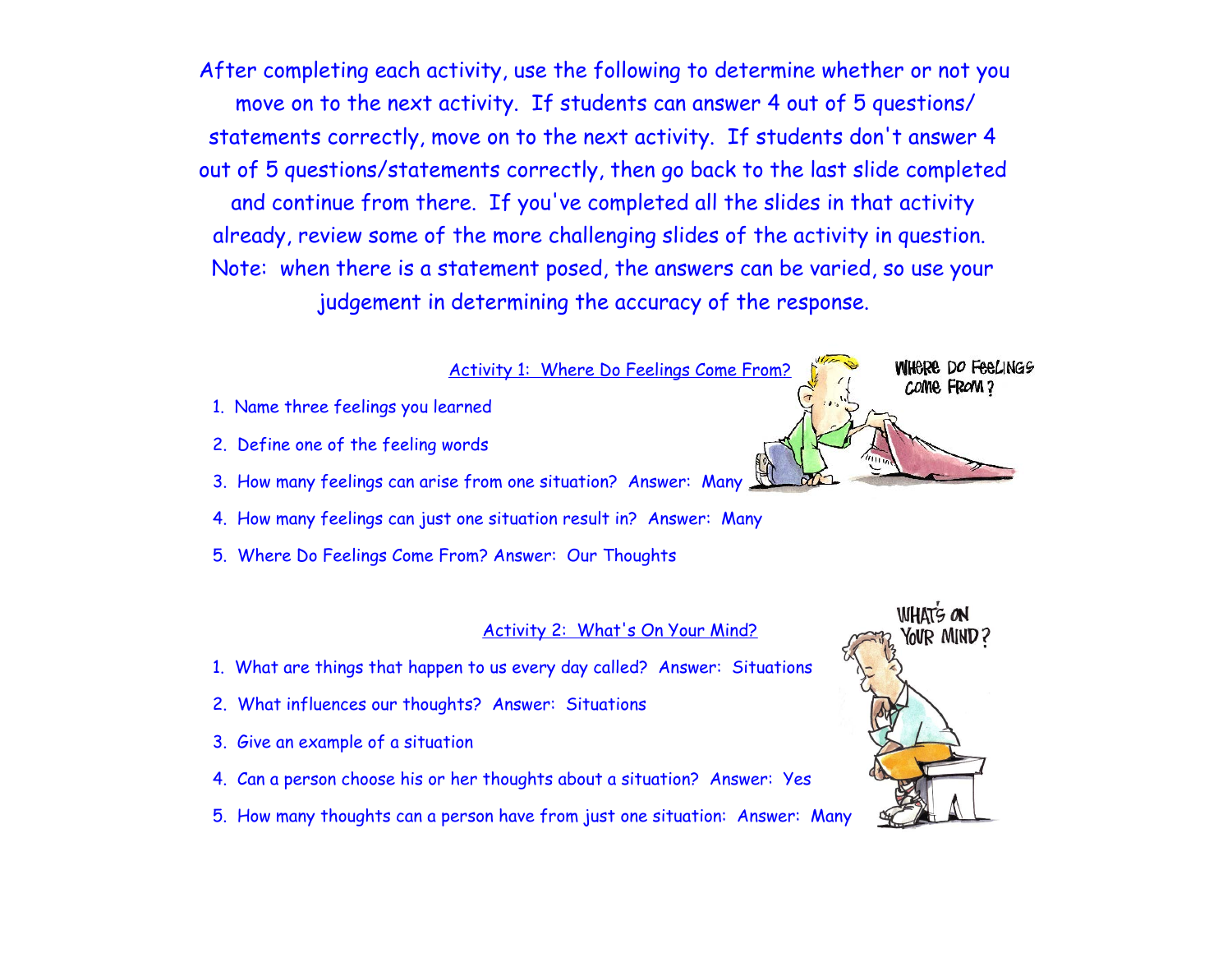## Activity 3: How Do Your Thoughts Make You Feel?

- 1. What do our thoughts about a situation lead to? Answer: Our feelings THEY'RE ALL
- 2. What do we need to be aware of? Answer: Our thoughts
- 3. What do different thoughts lead to? Answer: Different feelings
- 4. What kind of feeling might you have if you thought you got the highest grade

in the class? Answer: A positive feeling/a positive feeling is named

5. What kind of feeling might you have if you thought you got the lowest grade in the class? Answer: A negative feeling/a negative feeling is named

### Activity 4: What Do You Do With Your Feelings?

- 1. Do our thoughts come before or after our feelings? Answer: Before
- 2. What follows our feelings? Answer: Our behavior

3. If you are feeling interested, how are you likely to behave? Answer: Positively/a positive behavior is named

4. If you are feeling bored, how are you likely to behave? Answer: Negatively/a negative behavior is named

5. If you're feeling impatient, are you more likely to blame everyone around you or pace back and forth? Answer: Pace back and forth



HOW DO YOUR THOUGHTS MAKE YOU FEEL?



WHAT DO YOU DO WITH YOUR FEELINGS?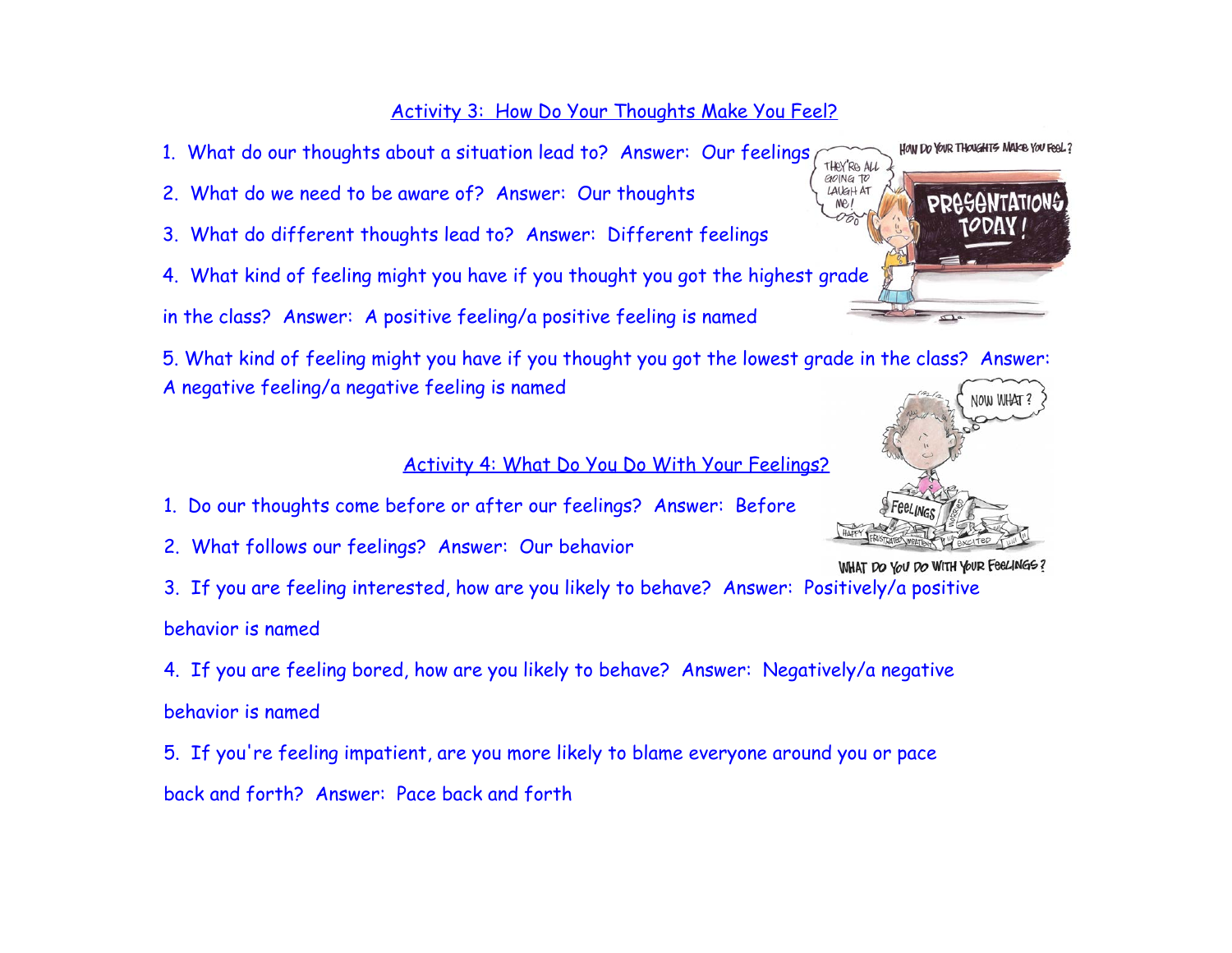#### Activity 5: From Thoughts to Feelings to Behaviors

- 1. Identify a positive thought
- 2. Identify a positive feeling for that thought
- 3. Identify a positive behavior for that thought
- 4. Identify a negative thought, feeling and behavior
- 5. Identify a neutral thought, feeling and behavior



#### Activity 6: Behaviors Lead to Consequences

- 1. What are two things you learned that follow one's thoughts? Answer: Feelings and behaviors
- 2. What follows our behavior? Answer: A consequence
- 3. What might happen if you slam your bedroom door? Answer: Names
- a negative consequence
- 4. Name a behavior (for example: I studied last night for the test)
- 5. Name its matching consequence (for example: I received a good grade on the test)

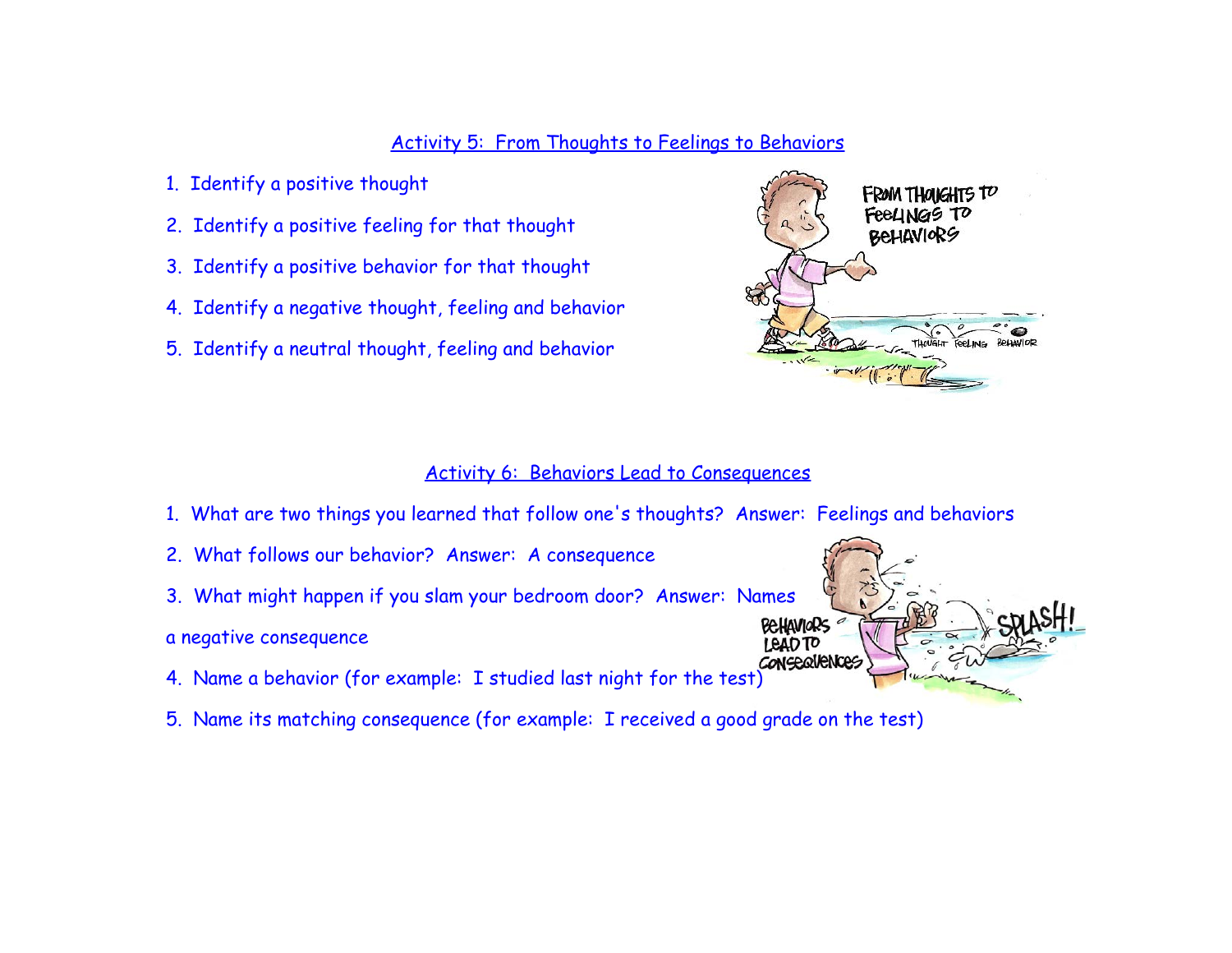### Activity 7: Train of Thought

- 1. What follows a situation? Answer: Our thoughts
- 2. What follows our thoughts? Answer: Our feelings
- 3. What follows our feelings? Answer: Our behaviors
- 4. What follows our behaviors? Answer: Consequences
- 5. Do you smile and wave and then feel happy or do you feel happy and then smile and wave?

Answer: You feel happy and then smile and wave

#### Activity 8: Train of Thoughts

1. How many thoughts, feelings, behaviors and consequences can a situation result in?

Answer: Many

- 2. Name a situation and at least 2 possible corresponding thoughts
- 3. Name at least 2 possible corresponding feelings
- 4. Name at least 2 possible corresponding behaviors
- 5. Name at least 2 possible corresponding consequences



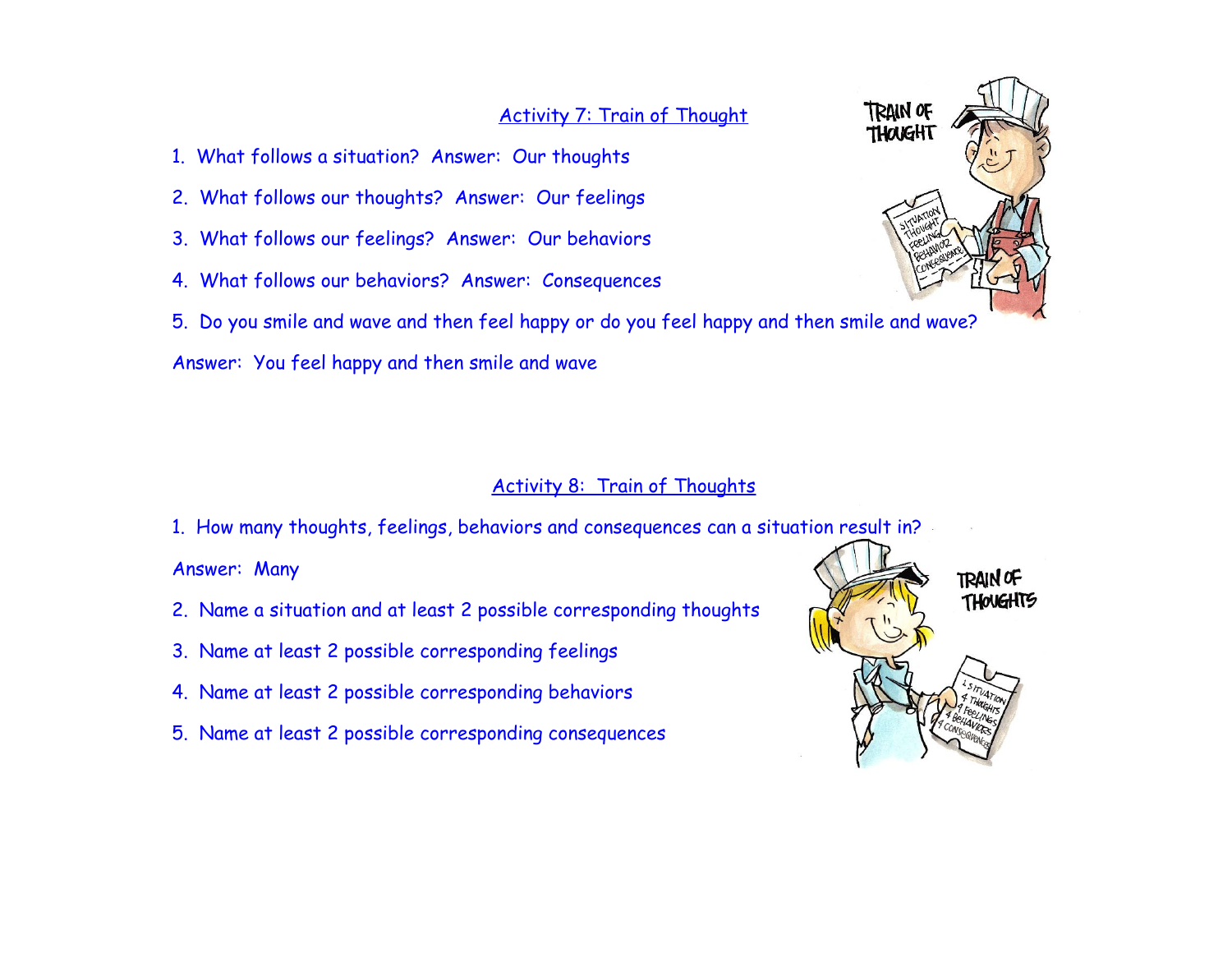## Activity 9: Iffy Thoughts

- 1. Is an Iffy Thought helpful or unhelpful? Answer: Unhelpful
- 2. Do we all have Iffy Thoughts from time to time? Answer: Yes
- 3. Are idioms meant to be taken word for word? Answer: No
- 4. Name an Iffy Thought
- 5. Name its definition



## Activity 10: Targeting Iffy Thoughts

- 1. Which Iffy Thought means: "Take all the blame". Answer: Left Holding the Bag
- 2. Which Iffy Thought means, "Constantly repeating a negative thought".

- 3. Which Iffy Thought means, "Use demanding words". Answer: On Someone's Back
- 4. Which Iffy Thought is this an example of?: "He made me late for school"
- Answer: Pass the Buck
- 5. Which Iffy Thought is this an example of?: "I don't deserve an award"
- Answer: Twist Someone's Words



Answer: One Track Mind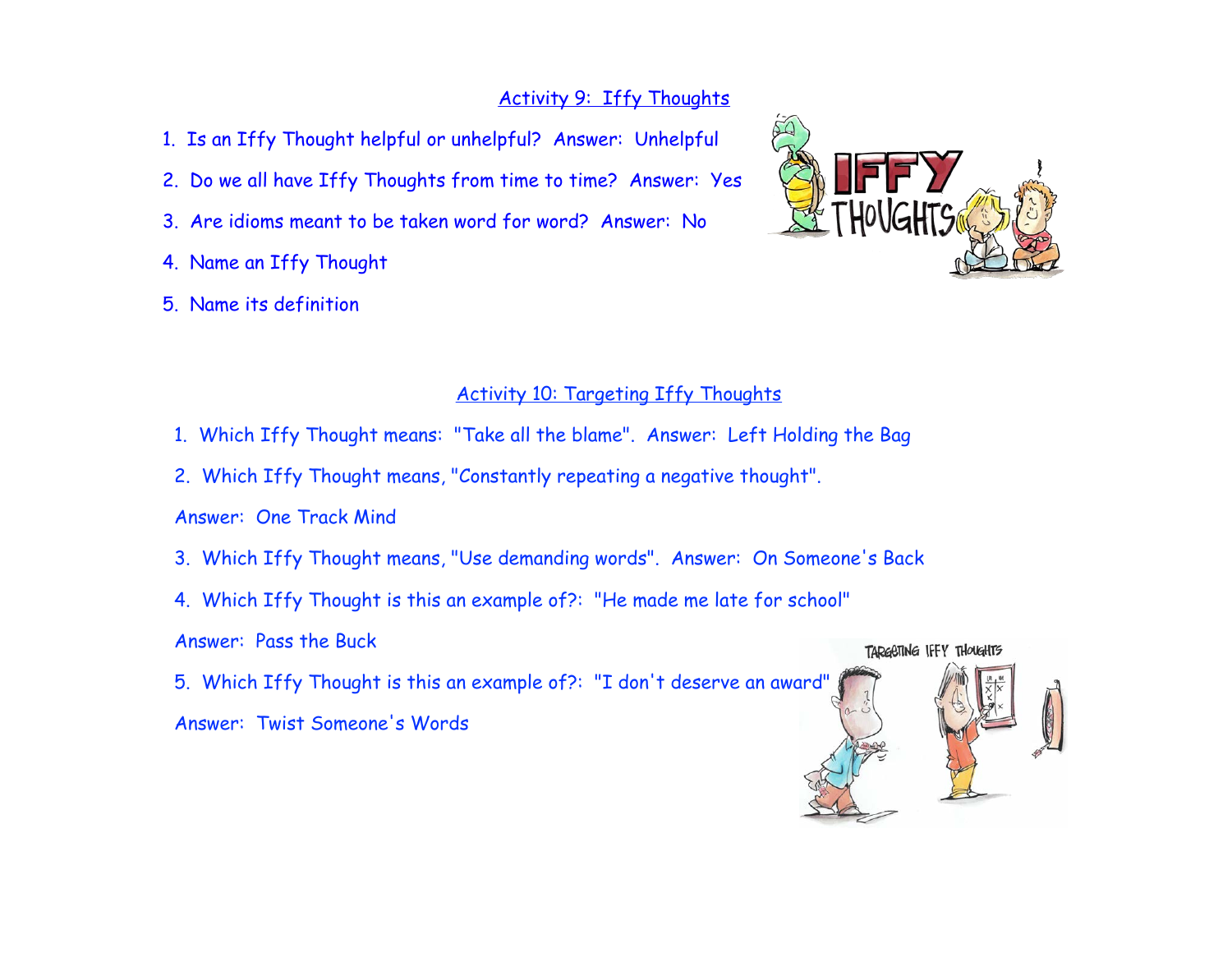#### Activity 11: Searching for Iffy Thoughts

1. Do we sometimes think Iffy Thoughts without even realizing it? Answer: Yes

- 2. Does thinking Iffy Thoughts affect us positively or negatively? Answer: Negatively
- 3. Which Iffy Thought is this?: "The teacher doesn't think I studied last night."

Answer: Read Someone Like a Book

4. Which Iffy Thought is this?: "I'm such a loser for losing the race." Answer: Lumping Everyone Together

5. Which Iffy Thought is this?: "I know I'm not going to win first prize." Answer: The Handwriting is On the Wall



SEARCHING FOR **IFFY THOUGHTS** 

YOUR VIEW

### Activity 12: Expanding Your View of Iffy Thoughts

- 1. Which Iffy Thought means: All or nothing? Answer: Do a 180
- 2. Which Iffy Thought means: Enlarge your imperfections? Answer: Play Up *<u>EXPANDING</u>*
- 3. Which Iffy Thought means: A gut feeling? Answer: Jump Off the Deep End OF IFFY<br>Thoughts
- 4. Which Iffy Thought means: Shrink your achievements? Answer: Play Down
- 5. Which Iffy Thought means: You come to a quick conclusion? Answer: Paint Everyone With the Same Brush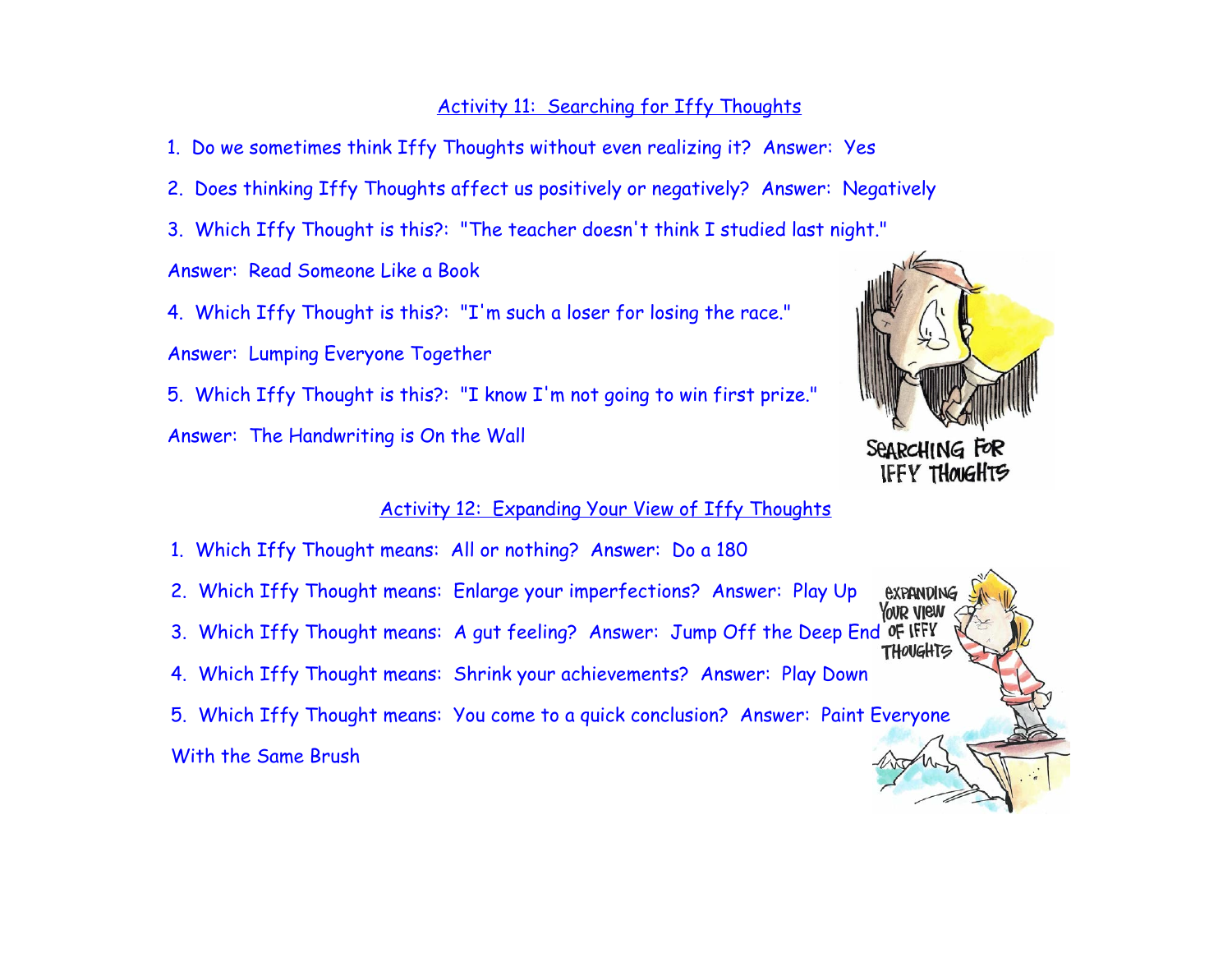### Activity 13: Witty Thoughts

- 1. Is a Witty Thought helpful or unhelpful? Answer: Helpful
- 2. Define an idiom? Answer: a phrase that is not meant to be taken word for word
- 3. Do we want to have more or less Witty Thoughts? Answer: More
- 4. Name a Witty Thought
- 5. Name a its definition



### Activity 14: Targeting Witty Thoughts

- 1. Which Witty Thought means: "Share responsibility"? Answer: It Takes Two to Tango
- 2. Which Witty Thought means: "Use less extreme words"? Answer: Strike a Balance
- 3. Which Witty Thought means: "Behavior affects outcome"? Answer: Tip the Scales
- 4. Which Witty Thought is this an example of: "She thinks he's just tired."

Answer: Put Yourself in Someone Else's Shoes

5. Which Witty Thought is this an example of: "Perhaps I'll win the spelling bee."

Answer: Cut Someone Some Slack

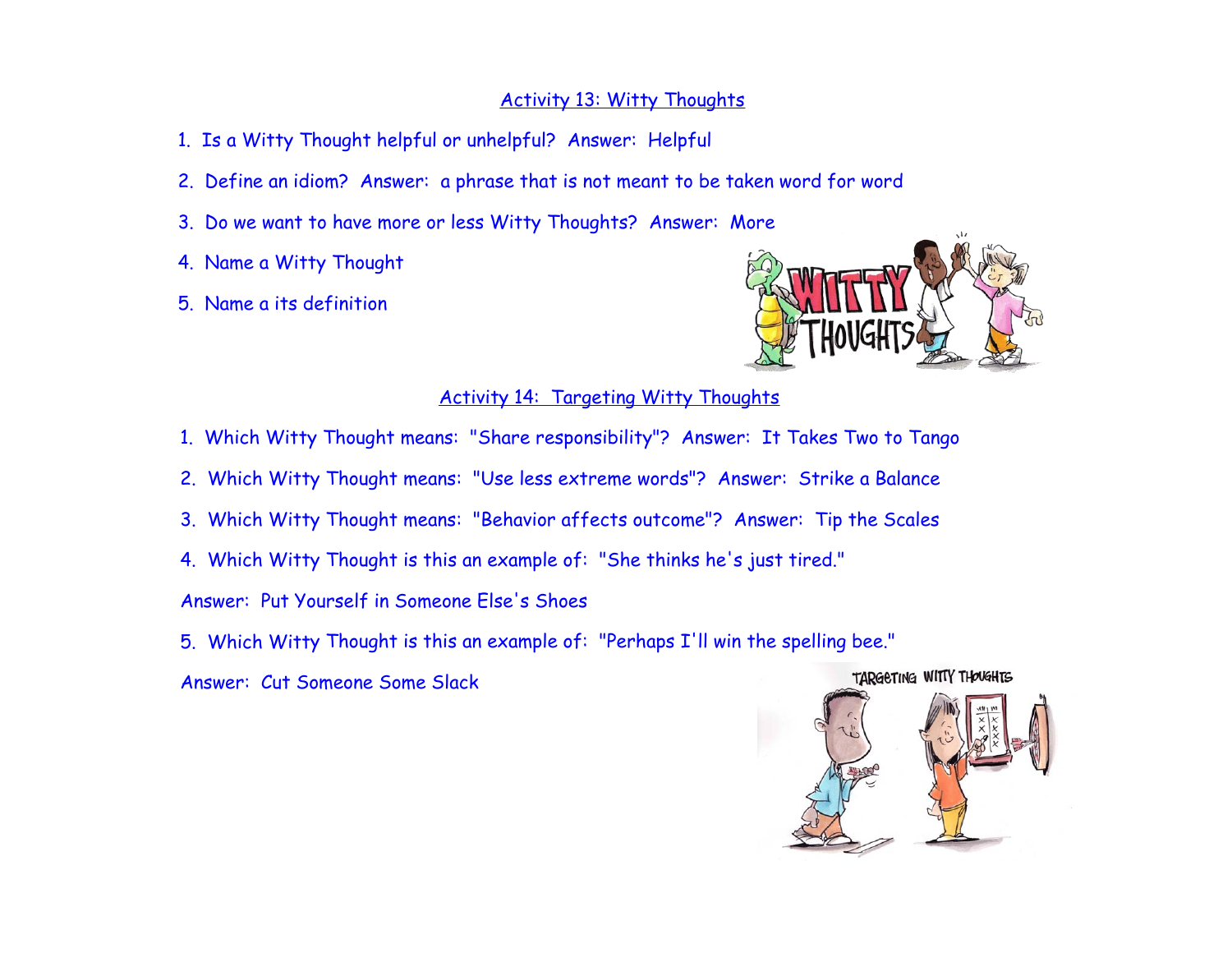#### Activity 15: Exploring Witty Thoughts

1. Which Witty Thought would say this: "I thought I got the lowest grade in the class until

Jack, Mike and Gerry shared their test grades with me." Answer: Go On a Fishing Expedition

2. Which Witty Thought would say this: "My dad asked me to take care of our cat because he knows that I'm very responsible." Answer: Earn Brownie Points

3. Which Witty Thought would say this: "My mom asked me why I was so quiet

all day, so I told her I was thinking about making plans for the weekend."

Answer: Collect One's Thoughts

4. Which Witty Thought would say this: "My dad and I really like baseball but since we can't go to all the games, every so often we watch it on tv." Answer: Strike a Balance

5. Which Witty Thought would say this: "I heard the new kid in school was mean until I saw him help a younger student cross the street." Answer: Come to One's Senses

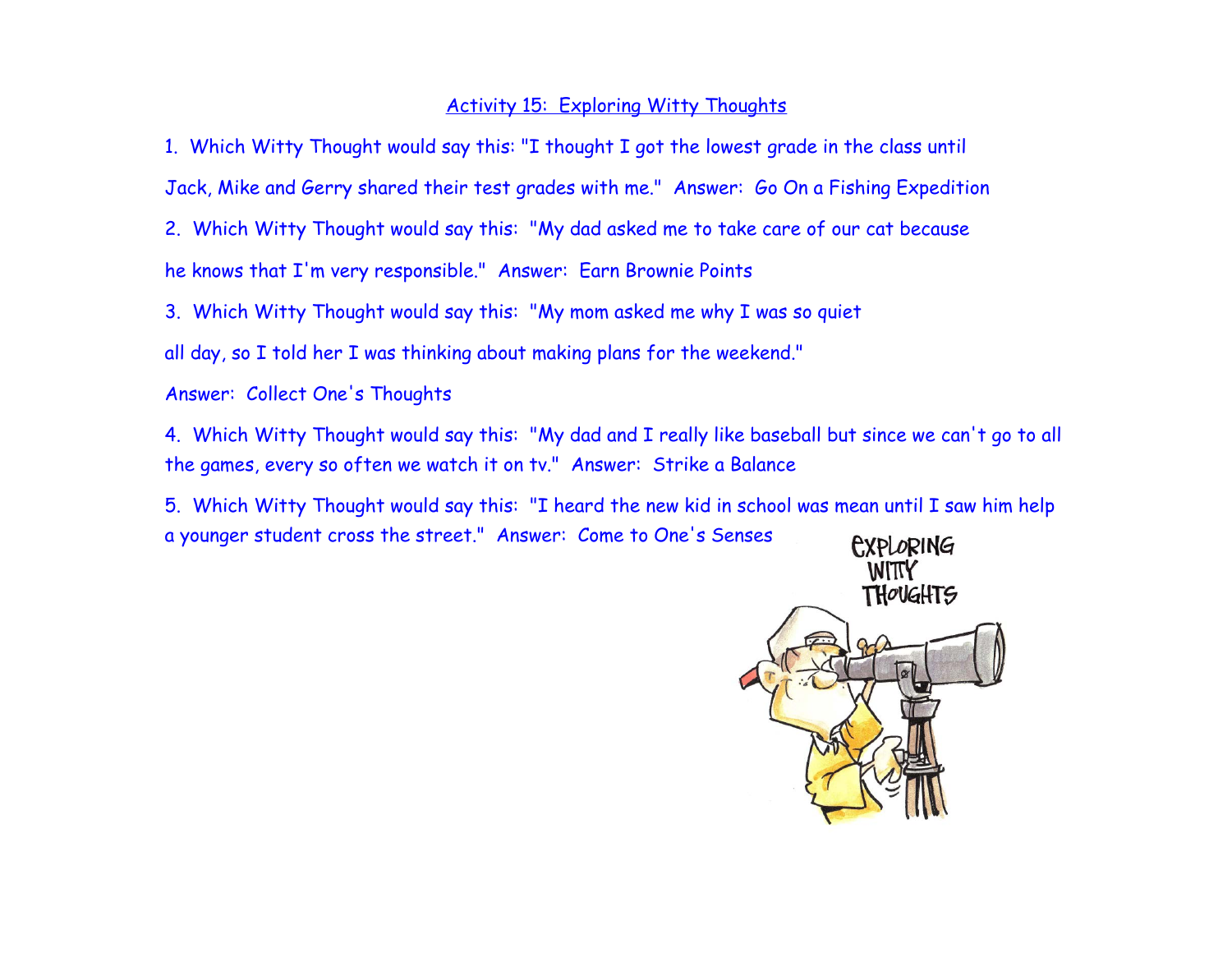#### Activity 16: Witty Quotes

1. Which Witty Thought would say this, "My room looks clean to me, but to my mom,

well . . . that's another story." Answer: Put Yourself in Someone Else's Shoes

2. Which Witty Thought would say this, "I think I'm really smart . . . I just want those

thoughts to get a little stronger during school hours." Answer: Collect One's Thoughts WITTY QUOTES

3. Which Witty Thought would say this, "Even though they say seeing is believing . . . I prefer

tasting when it comes to chocolate." Answer: Come to One's Senses

4. Which Witty Thought would say this, "They say curious minds want to know. I may be curious about my grades

but . . . I'm not sure I want to know." Answer: Burning Questions

5. Which Witty Thought would say this, "I was glad when the teacher said a group of kids was going to the principal's office for not listening until . . . I found out I was one of them." Answer: Go On a Fishing Expedition

### Activity 17: Iffy and Witty Thoughts

1. Which Iffy or Witty Thought is this?: I can't take credit. Answer: Twist Someone's Words

2. Which Iffy or Witty Thought is this?: They're all alike. Answer: Paint Everyone

With the Same Brush

3. Which Iffy or Witty Thought is this?: Seeing is believing. Answer: Come to Ones

#### Senses

4. Which Iffy or Witty Thought is this?: If something goes wrong, all eyes are on me. Answer: Left Holding the Bag

5. Which Iffy or Witty Thought is this?: We all have a part in it. Answer: It Takes Two to Tango



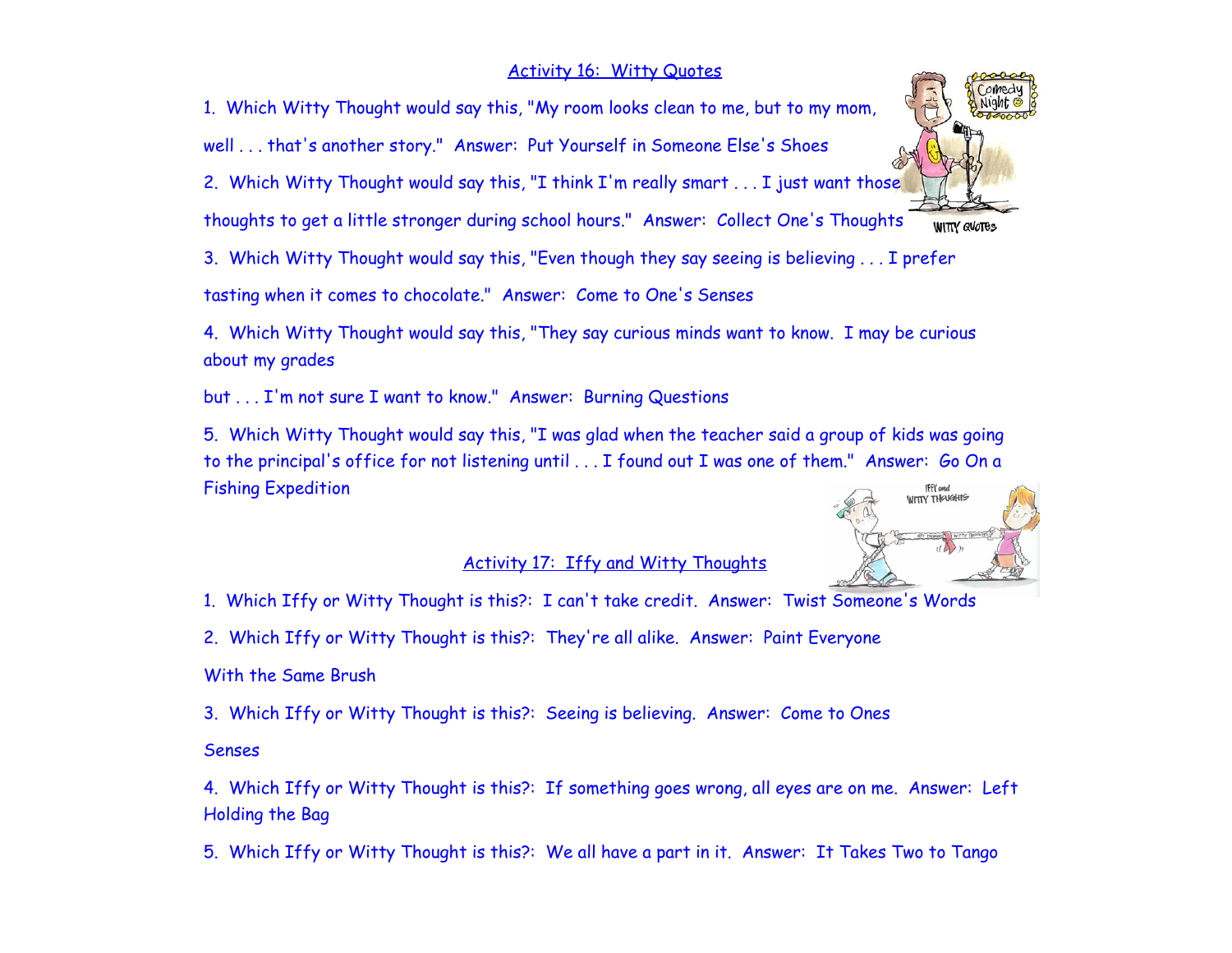### Activity 18: More Iffy and Witty Thoughts

1. Change this sentence to a Witty Thought: "I must get an A." Answer: A phrase using a less demanding word like I wish, I hope, I would like to, etc.

2. Change this sentence to a Witty Thought: "The coach thinks I don't like hockey

because I didn't go to practice." Answer: a phrase offering another person's perspective

3. Change this sentence to a Witty Thought: "He's such a mess!" Answer: A phrase describing what the person sees instead

4. Change this sentence to a Witty Thought: "I was picked for the solo in the concert because no one else wanted to do it." Answer: A phrase giving yourself credit for your accomplishments

5. Change this sentence to a Witty Thought: "These clothes won't look good on me!" Answer: A phrase showing how your behavior will influence the outcome